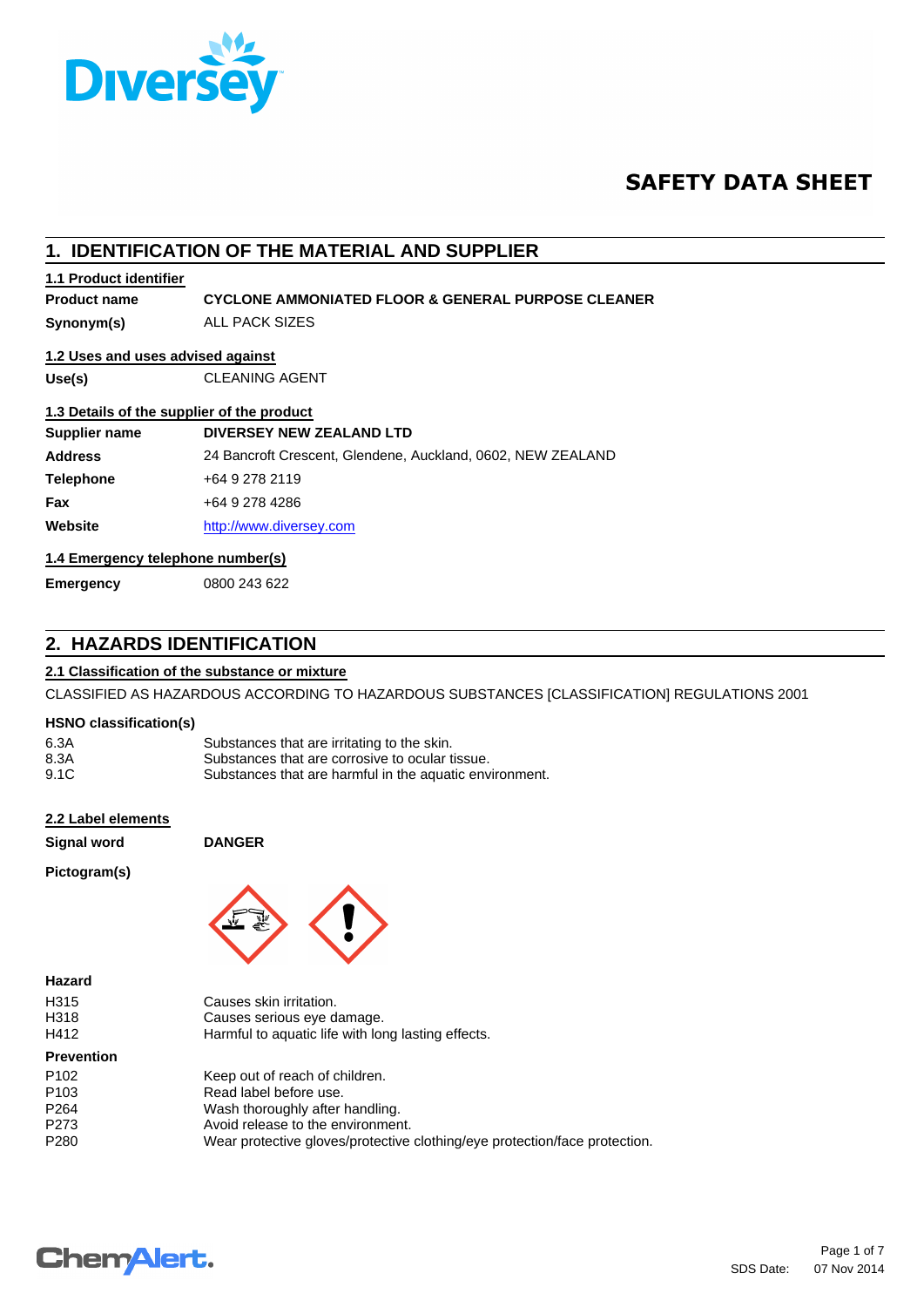#### **Response**

| If medical advice is needed, have product container or label at hand.                                                               |
|-------------------------------------------------------------------------------------------------------------------------------------|
| Immediately call a POISON CENTER or doctor/physician.                                                                               |
| Specific treatment is advised - see first aid instructions.                                                                         |
| Take off contaminated clothing and wash before re-use.                                                                              |
| IF ON SKIN: Wash with plenty of soap and water.                                                                                     |
| IF IN EYES: Rinse cautiously with water for several minutes. Remove contact lenses, if present and easy to<br>do. Continue rinsing. |
| If skin irritation occurs: Get medical advice/attention.                                                                            |
|                                                                                                                                     |

## **Storage**

None allocated.

#### **Disposal**

P501 In the case of a substance that is in compliance with a HSNO approval other than a Part 6A (Group Standards) approval, a label must provide a description of one or more appropriate and achievable methods for the disposal of a substance in accordance with the Hazardous Substances (Disposal) Regulations 2001. This may also include any method of disposal that must be avoided.

#### **2.3 Other hazards**

No information provided.

# **3. COMPOSITION/ INFORMATION ON INGREDIENTS**

#### **3.1 Substances / Mixtures**

| Ingredient                      | <b>CAS Number</b> | <b>EC Number</b> | <b>Content</b> |
|---------------------------------|-------------------|------------------|----------------|
| SODIUM ALKYL BENZENE SULPHONATE | 68411-30-3        | 270-115-0        | $< 10\%$       |
| ETHOXYLATED ALCOHOL C9-C11      | 68439-46-3        | 614-482-0        | $< 5\%$        |
| NON HAZARDOUS INGREDIENTS       |                   |                  | Remainder      |

## **4. FIRST AID MEASURES**

## **4.1 Description of first aid measures**

| Eve                         | If in eyes, hold eyelids apart and flush continuously with running water. Continue flushing until advised to<br>stop by a Poisons Information Centre, a doctor, or for at least 15 minutes.                 |
|-----------------------------|-------------------------------------------------------------------------------------------------------------------------------------------------------------------------------------------------------------|
| <b>Inhalation</b>           | If inhaled, remove from contaminated area. Apply artificial respiration if not breathing.                                                                                                                   |
| <b>Skin</b>                 | If skin or hair contact occurs, remove contaminated clothing and flush skin and hair with running water.<br>Continue flushing with water until advised to stop by a Poisons Information Centre or a doctor. |
| <b>Ingestion</b>            | For advice, contact the National Poisons Centre at 0800 764 766 (0800 POISON) or +643 479 7248 or a<br>doctor (at once). If swallowed, do not induce vomiting.                                              |
| <b>First aid facilities</b> | Eye wash facilities and safety shower should be available.                                                                                                                                                  |

## **4.2 Most important symptoms and effects, both acute and delayed**

See Section 11 for more detailed information on health effects and symptoms.

## **4.3 Immediate medical attention and special treatment needed**

Treat symptomatically.

# **5. FIRE FIGHTING MEASURES**

## **5.1 Extinguishing media**

Use an extinguishing agent suitable for the surrounding fire.

## **5.2 Special hazards arising from the substance or mixture**

Non flammable. May evolve carbon oxides and hydrocarbons when heated to decomposition.

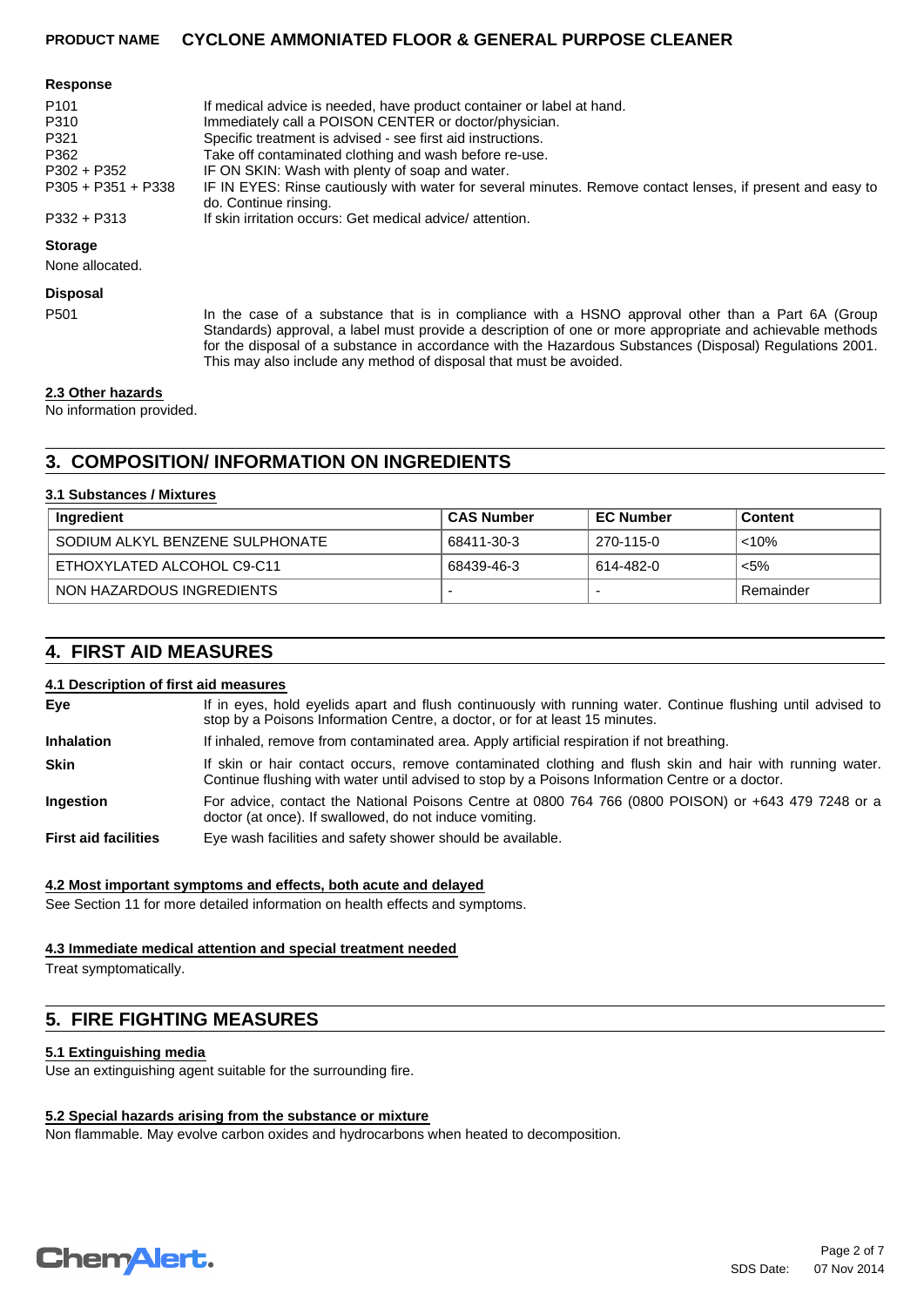## **5.3 Advice for firefighters**

Treat as per requirements for surrounding fires. Evacuate area and contact emergency services. Remain upwind and notify those downwind of hazard. Wear full protective equipment including Self Contained Breathing Apparatus (SCBA) when combating fire. Use waterfog to cool intact containers and nearby storage areas.

## **5.4 Hazchem code**

None allocated.

## **6. ACCIDENTAL RELEASE MEASURES**

#### **6.1 Personal precautions, protective equipment and emergency procedures**

Wear Personal Protective Equipment (PPE) as detailed in section 8 of the SDS.

## **6.2 Environmental precautions**

Prevent product from entering drains and waterways.

## **6.3 Methods of cleaning up**

If spilt (bulk), mop up area. CAUTION: Spill site may be slippery.

## **6.4 Reference to other sections**

See Sections 8 and 13 for exposure controls and disposal.

# **7. HANDLING AND STORAGE**

## **7.1 Precautions for safe handling**

Before use carefully read the product label. Use of safe work practices are recommended to avoid eye or skin contact and inhalation. Observe good personal hygiene, including washing hands before eating. Prohibit eating, drinking and smoking in contaminated areas.

## **7.2 Conditions for safe storage, including any incompatibilities**

Store in a cool, dry, well ventilated area, removed from incompatible substances and foodstuffs. Ensure containers are adequately labelled, protected from physical damage and sealed when not in use. Check regularly for leaks or spills.

## **7.3 Specific end use(s)**

No information provided.

## **8. EXPOSURE CONTROLS / PERSONAL PROTECTION**

## **8.1 Control parameters**

**Exposure standards**

No exposure standards have been entered for this product.

## **Biological limits**

No biological limit values have been entered for this product.

## **8.2 Exposure controls**

**Engineering controls** Avoid inhalation. Use in well ventilated areas. Maintain vapour levels below the recommended exposure standard.

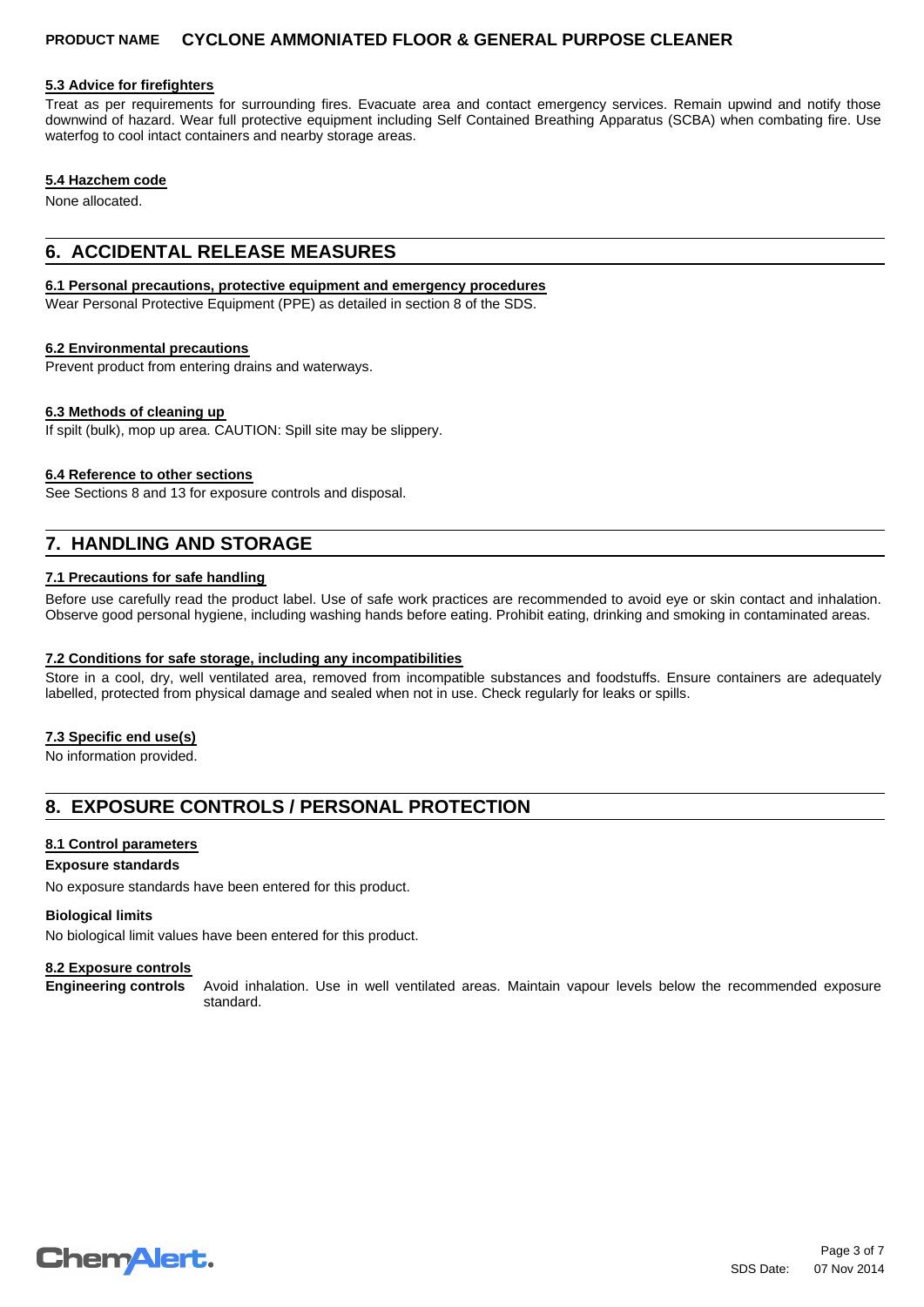## **PPE**

| Wear splash-proof goggles.                                                          |
|-------------------------------------------------------------------------------------|
| Wear PVC or rubber gloves.                                                          |
| When using large quantities or where heavy contamination is likely, wear coveralls. |
| Not required under normal conditions of use.                                        |
|                                                                                     |



# **9. PHYSICAL AND CHEMICAL PROPERTIES**

## **9.1 Information on basic physical and chemical properties**

| Appearance                       | VISCOUS OPAQUE WHITE TO OFF-WHITE LIQUID |
|----------------------------------|------------------------------------------|
| Odour                            | AMMONIA ODOUR                            |
| <b>Odour threshold</b>           | <b>NOT AVAILABLE</b>                     |
| рH                               | 10.5 to 11.5                             |
| <b>Melting point</b>             | $< 0^{\circ}$ C                          |
| <b>Boiling point</b>             | $>100^{\circ}$ C                         |
| <b>Flash point</b>               | NOT RELEVANT                             |
| <b>Evaporation rate</b>          | AS FOR WATER                             |
| <b>Flammability</b>              | <b>NON FLAMMABLE</b>                     |
| <b>Upper explosion limit</b>     | <b>NOT RELEVANT</b>                      |
| Lower explosion limit            | <b>NOT RELEVANT</b>                      |
| Vapour pressure                  | 18 mm Hg @ 20°C                          |
| <b>Vapour density</b>            | <b>NOT AVAILABLE</b>                     |
| <b>Solubility (water)</b>        | <b>SOLUBLE</b>                           |
| <b>Partition coefficient</b>     | <b>NOT AVAILABLE</b>                     |
| <b>Autoignition temperature</b>  | <b>NOT AVAILABLE</b>                     |
| <b>Decomposition temperature</b> | <b>NOT AVAILABLE</b>                     |
| <b>Viscosity</b>                 | <b>NOT AVAILABLE</b>                     |
| <b>Explosive properties</b>      | <b>NOT AVAILABLE</b>                     |
| <b>Oxidising properties</b>      | <b>NOT AVAILABLE</b>                     |
| <b>Specific gravity</b>          | 1.06                                     |
| 9.2 Other information            |                                          |
| % Volatiles                      | > 60 % (Water)                           |
|                                  |                                          |

## **10. STABILITY AND REACTIVITY**

## **10.1 Reactivity**

Carefully review all information provided in sections 10.2 to 10.6.

## **10.2 Chemical stability**

Stable under recommended conditions of storage.

## **10.3 Possibility of hazardous reactions**

Polymerization is not expected to occur.

## **10.4 Conditions to avoid**

Avoid heat, sparks, open flames and other ignition sources.

## **10.5 Incompatible materials**

Incompatible with oxidising agents (e.g. hypochlorites) and acids (e.g. nitric acid).

## **10.6 Hazardous decomposition products**

May evolve carbon oxides and hydrocarbons when heated to decomposition.

# **11. TOXICOLOGICAL INFORMATION**

# **Chemalert.**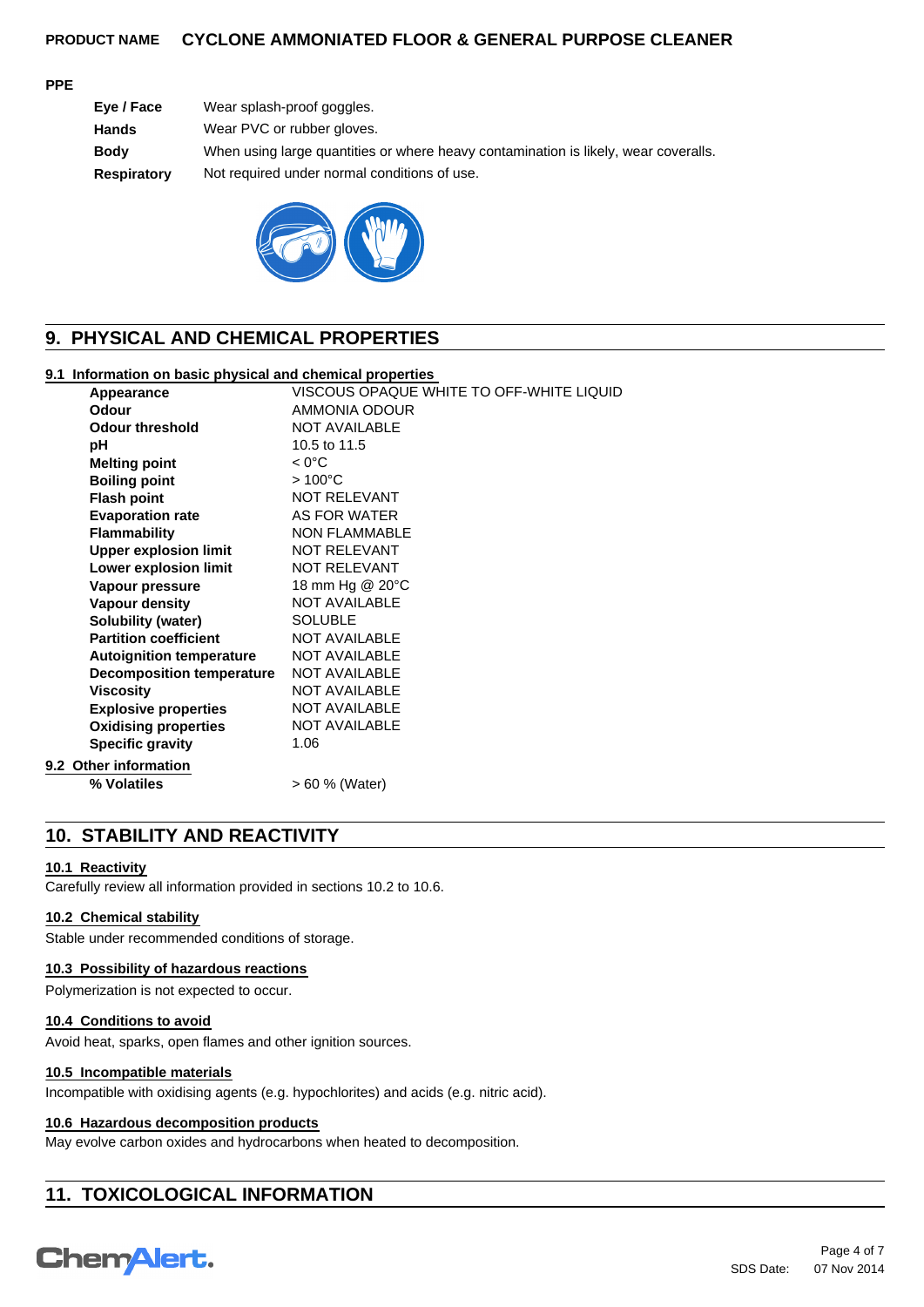## **11.1 Information on toxicological effects**

| <b>Health hazard</b><br>summary | Use safe work practices to avoid eye or skin contact and inhalation. Over exposure may result in irritation. |                                                                                                |  |
|---------------------------------|--------------------------------------------------------------------------------------------------------------|------------------------------------------------------------------------------------------------|--|
| Eye                             | Contact may result in irritation, lacrimation, pain and redness.                                             |                                                                                                |  |
| <b>Inhalation</b>               | Over exposure may result in irritation of the nose and throat, with coughing.                                |                                                                                                |  |
| <b>Skin</b>                     | Contact may result in drying and defatting of the skin, rash and dermatitis.                                 |                                                                                                |  |
| Ingestion                       | Ingestion of large quantities may result in nausea, vomiting and gastrointestinal irritation.                |                                                                                                |  |
| <b>Toxicity data</b>            | LD50 (ingestion)<br>LD50 (skin)                                                                              | SODIUM ALKYL BENZENE SULPHONATE (68411-30-3)<br>404mg/kg (rat)<br>810 mg/kg (rat-subcutaneous) |  |
|                                 | ETHOXYLATED ALCOHOL C9-C11<br>(68439-46-3)                                                                   |                                                                                                |  |
|                                 | LD50 (ingestion)<br>LD50 (skin)<br>TDLo (ingestion)                                                          | 1378 mg/kg (rat)<br>$>$ 2000 mg/kg (rabbit)<br>1950 mg/kg/13 weeks intermittently (rat)        |  |

## **12. ECOLOGICAL INFORMATION**

## **12.1 Toxicity**

No information provided.

#### **12.2 Persistence and degradability**

No information provided.

#### **12.3 Bioaccumulative potential**

No information provided.

#### **12.4 Mobility in soil**

No information provided.

## **12.5 Other adverse effects**

No information provided.

## **13. DISPOSAL CONSIDERATIONS**

## **13.1 Waste treatment methods**

Waste disposal Reuse where possible. For small amounts, flush to sewer with excess water. Alternatively absorb with sand, vermiculite or similar and dispose of to an approved landfill site. Contact the manufacturer/supplier for additional information if disposing of large quantities (if required). Aquatic life may be threatened and environmental damage may result if large quantities are allowed to enter waterways.

Legislation **Dispose of in accordance with relevant local legislation.** 

## **14. TRANSPORT INFORMATION**

## **NOT CLASSIFIED AS A DANGEROUS GOOD ACCORDING TO LAND TRANSPORT RULE: DANGEROUS GOODS 2005; NZS 5433:2012, UN, IMDG OR IATA**

|                                     | <b>LAND TRANSPORT</b><br>(NZS 5433) | <b>SEA TRANSPORT</b><br>(IMDG / IMO) | <b>AIR TRANSPORT</b><br>(IATA / ICAO) |
|-------------------------------------|-------------------------------------|--------------------------------------|---------------------------------------|
| 14.1 UN Number                      | None Allocated                      | None Allocated                       | None Allocated                        |
| 14.2 Proper<br><b>Shipping Name</b> | None Allocated                      | None Allocated                       | None Allocated                        |
| 14.3 Transport<br>hazard class      | None Allocated                      | None Allocated                       | None Allocated                        |
| 14.4 Packing Group                  | None Allocated                      | None Allocated                       | None Allocated                        |

**14.5 Environmental hazards** No information provided

## **14.6 Special precautions for user**

**Hazchem code** None Allocated

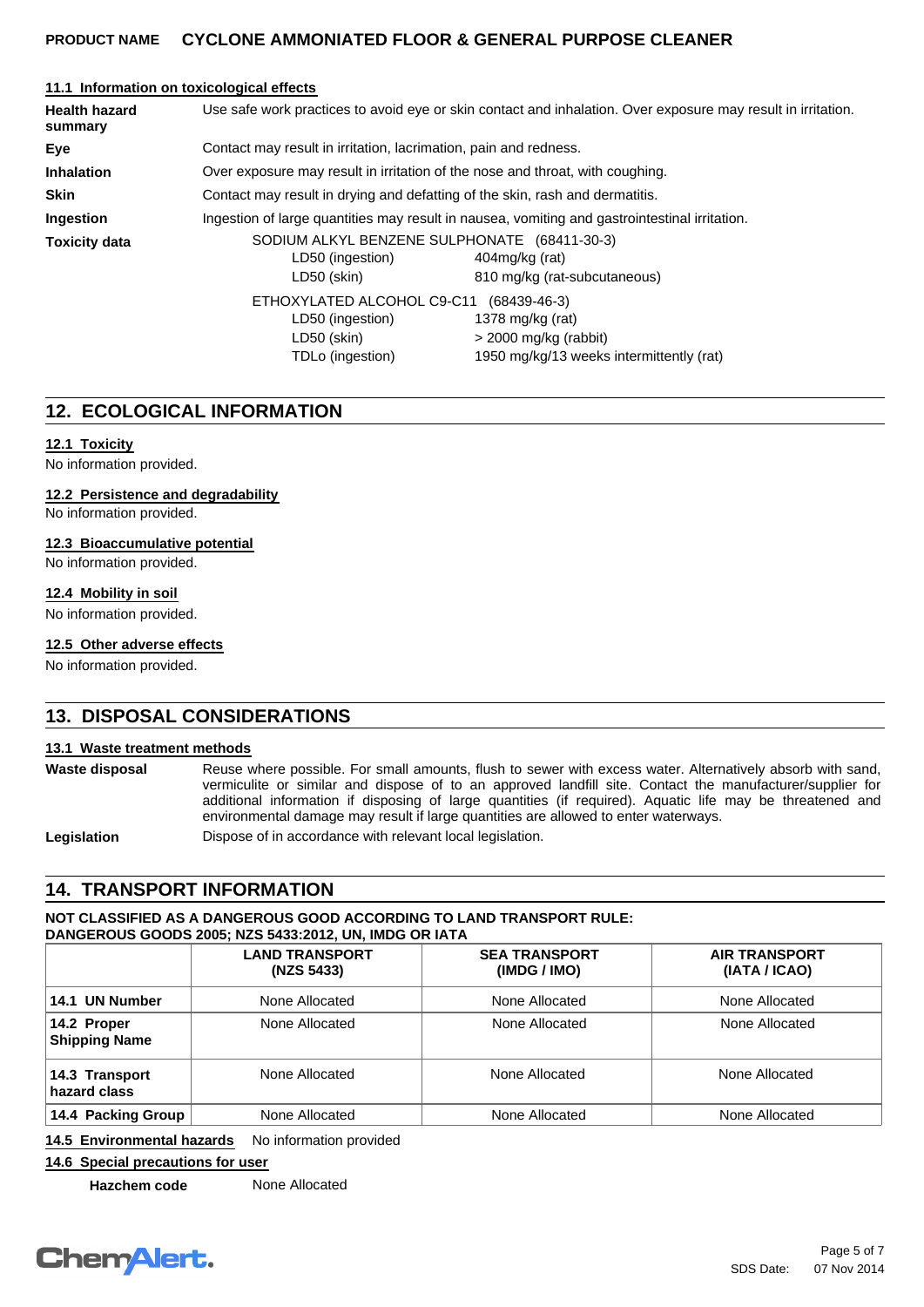# **15. REGULATORY INFORMATION**

## **15.1 Safety, health and environmental regulations/legislation specific for the substance or mixture**

| Inventory listing(s) | NEW ZEALAND: NZIoC (New Zealand Inventory of Chemicals)<br>All components are listed on the NZIoC inventory, or are exempt. |
|----------------------|-----------------------------------------------------------------------------------------------------------------------------|
| Group standard       | Cleaning Products (Subsidiary Hazard) Group Standard 2006                                                                   |
| Approval code        | HSR002530                                                                                                                   |

# **16. OTHER INFORMATION**

| <b>Additional information</b> |                                                                                                                                                                                                                                                                                             | RESPIRATORS: In general the use of respirators should be limited and engineering controls<br>employed to avoid exposure. If respiratory equipment must be worn ensure correct respirator<br>selection and training is undertaken. Remember that some respirators may be extremely<br>uncomfortable when used for long periods. The use of air powered or air supplied respirators should<br>be considered where prolonged or repeated use is necessary.                                                                                                                                                                                                                                                                                                                                                                                                                                                                                                                                                                                                           |
|-------------------------------|---------------------------------------------------------------------------------------------------------------------------------------------------------------------------------------------------------------------------------------------------------------------------------------------|-------------------------------------------------------------------------------------------------------------------------------------------------------------------------------------------------------------------------------------------------------------------------------------------------------------------------------------------------------------------------------------------------------------------------------------------------------------------------------------------------------------------------------------------------------------------------------------------------------------------------------------------------------------------------------------------------------------------------------------------------------------------------------------------------------------------------------------------------------------------------------------------------------------------------------------------------------------------------------------------------------------------------------------------------------------------|
|                               |                                                                                                                                                                                                                                                                                             | WORKPLACE CONTROLS AND PRACTICES: Unless a less toxic chemical can be substituted for a<br>hazardous substance, ENGINEERING CONTROLS are the most effective way of reducing exposure.<br>The best protection is to enclose operations and/or provide local exhaust ventilation at the site of<br>chemical release. Isolating operations can also reduce exposure. Using respirators or protective<br>equipment is less effective than the controls mentioned above, but is sometimes necessary.                                                                                                                                                                                                                                                                                                                                                                                                                                                                                                                                                                   |
|                               |                                                                                                                                                                                                                                                                                             | PERSONAL PROTECTIVE EQUIPMENT GUIDELINES:<br>The recommendation for protective equipment contained within this report is provided as a guide<br>only. Factors such as method of application, working environment, quantity used, product<br>concentration and the availability of engineering controls should be considered before final selection<br>of personal protective equipment is made.                                                                                                                                                                                                                                                                                                                                                                                                                                                                                                                                                                                                                                                                   |
|                               |                                                                                                                                                                                                                                                                                             | HEALTH EFFECTS FROM EXPOSURE:<br>It should be noted that the effects from exposure to this product will depend on several factors<br>including: frequency and duration of use; quantity used; effectiveness of control measures; protective<br>equipment used and method of application. Given that it is impractical to prepare a ChemAlert report<br>which would encompass all possible scenarios, it is anticipated that users will assess the risks and<br>apply control methods where appropriate.                                                                                                                                                                                                                                                                                                                                                                                                                                                                                                                                                           |
| <b>Abbreviations</b>          | <b>ACGIH</b><br>CAS#<br><b>CCID</b><br><b>CNS</b><br>EC No.<br><b>EPA</b><br><b>GHS</b><br><b>HSNO</b><br><b>IARC</b><br><b>LC50</b><br>LD50<br>mg/m <sup>3</sup><br><b>OEL</b><br><b>PEL</b><br>pH<br>ppm<br><b>REACH</b><br><b>STEL</b><br>STOT-RE<br>STOT-SE<br><b>TLV</b><br><b>TWA</b> | American Conference of Governmental Industrial Hygienists<br>Chemical Abstract Service number - used to uniquely identify chemical compounds<br>Chemical Classification and Information Database (HSNO)<br>Central Nervous System<br>EC No - European Community Number<br>Environmental Protection Authority [New Zealand]<br>Globally Harmonized System<br>Hazardous Substances and New Organisms<br>International Agency for Research on Cancer<br>Lethal Concentration, 50% / Median Lethal Concentration<br>Lethal Dose, 50% / Median Lethal Dose<br>Milligrams per Cubic Metre<br>Occupational Exposure Limit<br>Permissible Exposure Limit<br>relates to hydrogen ion concentration using a scale of 0 (high acidic) to 14 (highly<br>alkaline).<br>Parts Per Million<br>Regulation on Registration, Evaluation, Authorisation and Restriction of Chemicals<br>Short-Term Exposure Limit<br>Specific target organ toxicity (repeated exposure)<br>Specific target organ toxicity (single exposure)<br><b>Threshold Limit Value</b><br>Time Weighted Average |
| <b>Revision history</b>       | <b>Revision</b>                                                                                                                                                                                                                                                                             | <b>Description</b>                                                                                                                                                                                                                                                                                                                                                                                                                                                                                                                                                                                                                                                                                                                                                                                                                                                                                                                                                                                                                                                |